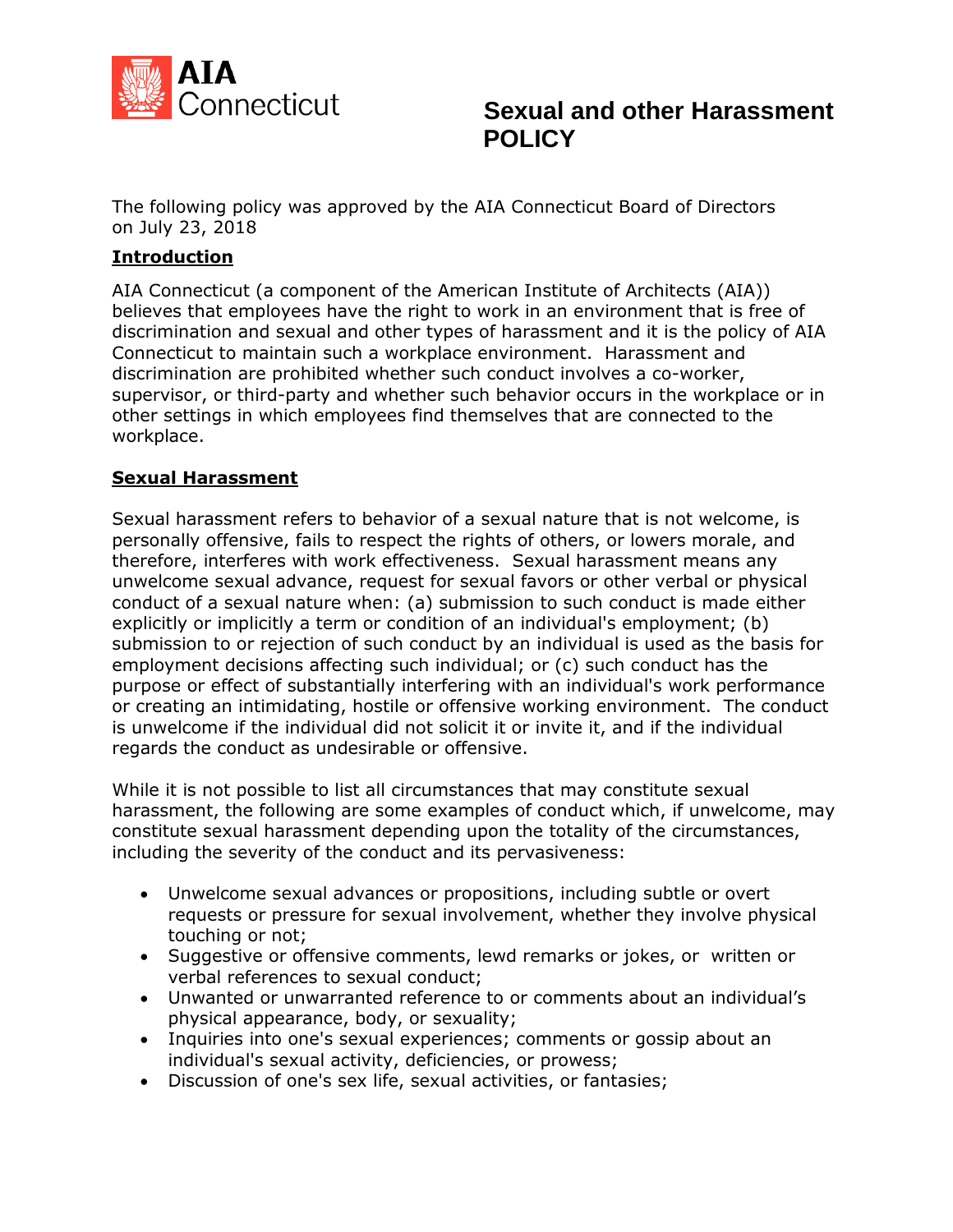

- Unwelcome and/or unwanted hugs, kisses, massages, brushing against a person's body, or other physical contact of a sexual nature, or sexual assault;
- Displaying or sending sexually suggestive or obscene objects, pictures, photographs, drawings, screen savers, e-mails, texts, calendars, or cartoons; and
- Sexual or obscene gestures, whistling or catcalls, leers or stares.

The definition of sexual harassment is broad and, in addition to the above examples, other sexually oriented conduct – whether it is intended to offend or not – that is unwelcome and has the effect of creating a workplace environment that is hostile, offensive, intimidating, or humiliating to other employees may also constitute sexual harassment.

Sexual harassment can occur between members of the opposite sex and/or between members of the same sex. Employees can be harassed by colleagues or subordinates as well as by managers, contractors, consultants, vendors, members, other non-employees or anyone with whom they come in contact while working. AIA Connecticut opposes all forms of harassment of its employees and endeavors to take appropriate action to eliminate harassment from all of these sources. This policy also applies to job applicants.

#### **Other Harassment**

AIA Connecticut is dedicated to fostering a community that condemns all forms of harassment or intolerance based on protected characteristics. An act of intolerance is any form of harassing behavior directed toward an individual or group because of race, color, religious creed, age, sex, marital status, national origin, ancestry, physical disability, present or past history of mental disability, learning disability, sexual orientation, gender identity or expression, genetic information, veteran status, or any other characteristic protected by law.

Examples of conduct that may be considered other forms of prohibited harassment or acts of intolerance include, but are not limited to: slurs; negative stereotyping; denigrating written, electronic, or graphic material (including graffiti and jokes); or threatening, intimidating or hostile acts which relate to any of the protected characteristics listed in the preceding paragraph.

#### **Complaint Procedure**

A. If an employee believes that he/she is being or has been harassed or discriminated against, or has observed such conduct/behavior, and is comfortable doing so, that person should feel free to inform the person who engaged in the inappropriate or harassing conduct that his/her conduct/behavior is offensive or unwelcome and that he/she must stop the conduct/behavior immediately.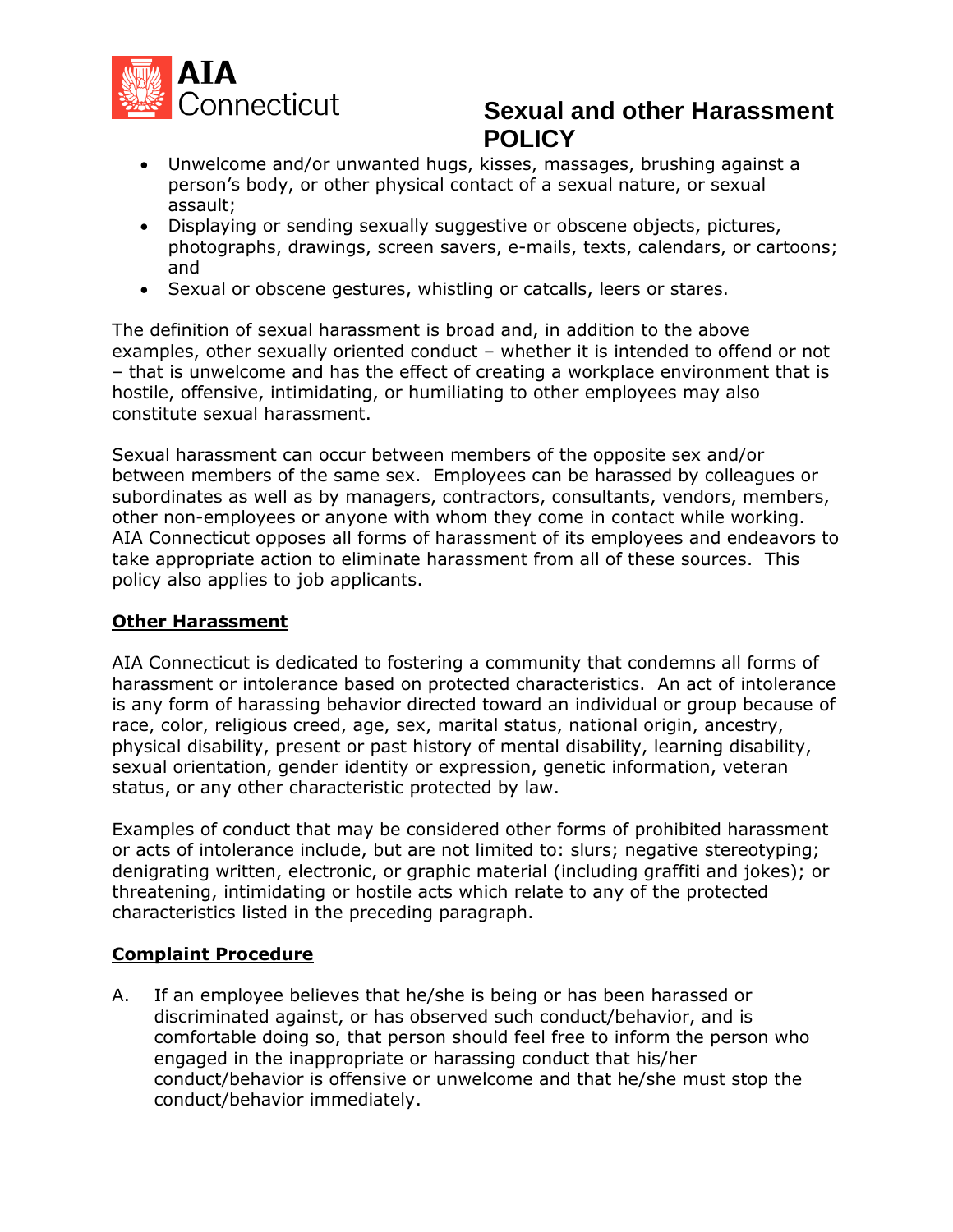

- B. In addition, if any employees (or applicants for employment) believe that they have been subjected to harassment or discrimination of any kind by an AIA Connecticut employee, contractor, consultant, vendor, member, or other nonemployee, the individual must report the conduct/behavior using the complaint procedure below:
	- 1. The alleged behavior, conduct, incident, or situation should be reported to the Executive Director immediately.
	- 2. If the Executive Director is unavailable, if the employee believes the Executive Director would be ineffective in addressing the issue, or the employee is uncomfortable with making or would prefer not to make a report to the Executive Director, the employee should make the report to any member of the Board of Directors immediately.
- C. Supervisors that become aware of any complaints or issues, or observe any inappropriate, offensive, harassing, or discriminatory conduct/behavior, must report it to the Executive Director or a member of the Board of Directors immediately.
- D. Depending on the circumstances, the Executive Director or Board Member may determine that an investigation is needed or may attempt to resolve the matter between the individuals including using informal mediation. If it is determined that an investigation must be conducted, the Board of Directors will oversee such investigation. Investigations will be conducted with discretion and the details of such investigation will be kept confidential to the extent practicable and consistent with relevant law.

# **Reporting a Violation**

Employees may make complaints orally or in writing. In making a report of discrimination or harassment, the complainant (employee making the complaint) should strive to provide as much information as possible, including the following:

Name and position of complainant: Date of complaint: Name of respondent (individual against whom the complaint is made): Date and place of incident: Description of conduct/behavior: Name of witness(es) (if any): Have there been any previous incidents with this person? If yes, when?

# **Disciplinary Action**

Any employee found to have engaged in inappropriate behavior in violation of this policy, including potentially unlawful harassing or discriminatory behavior, may be subject to disciplinary action up to and including termination of employment. The disciplinary action taken in a particular case will be at the sole discretion of AIA Connecticut and will depend on the facts and circumstances of the specific incident or incidents. A contractor, consultant, vendor, member, or other non-employee